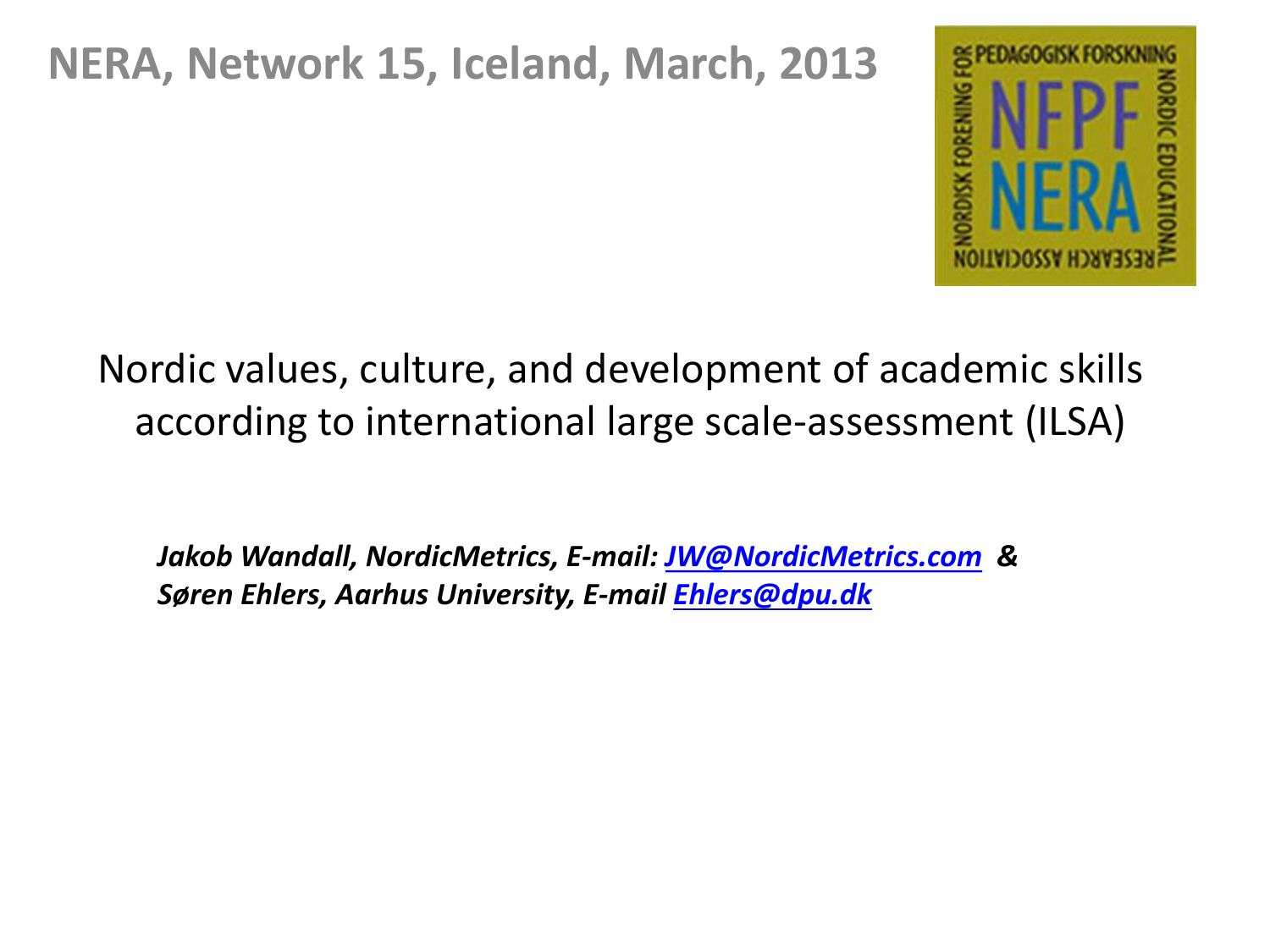## AIM

- To describe and analyze the relationship between ILSAresults, National values/culture and Socioeconomics
- The approach is *Causal analysis*
- Methodology is *Comparison on national level*.

Discussion: 1) ILSA methods have had impact on Nordic Policymaking; developed in a non-Nordic setting. 2) Relevance for measurement of the quality of Nordic education systems.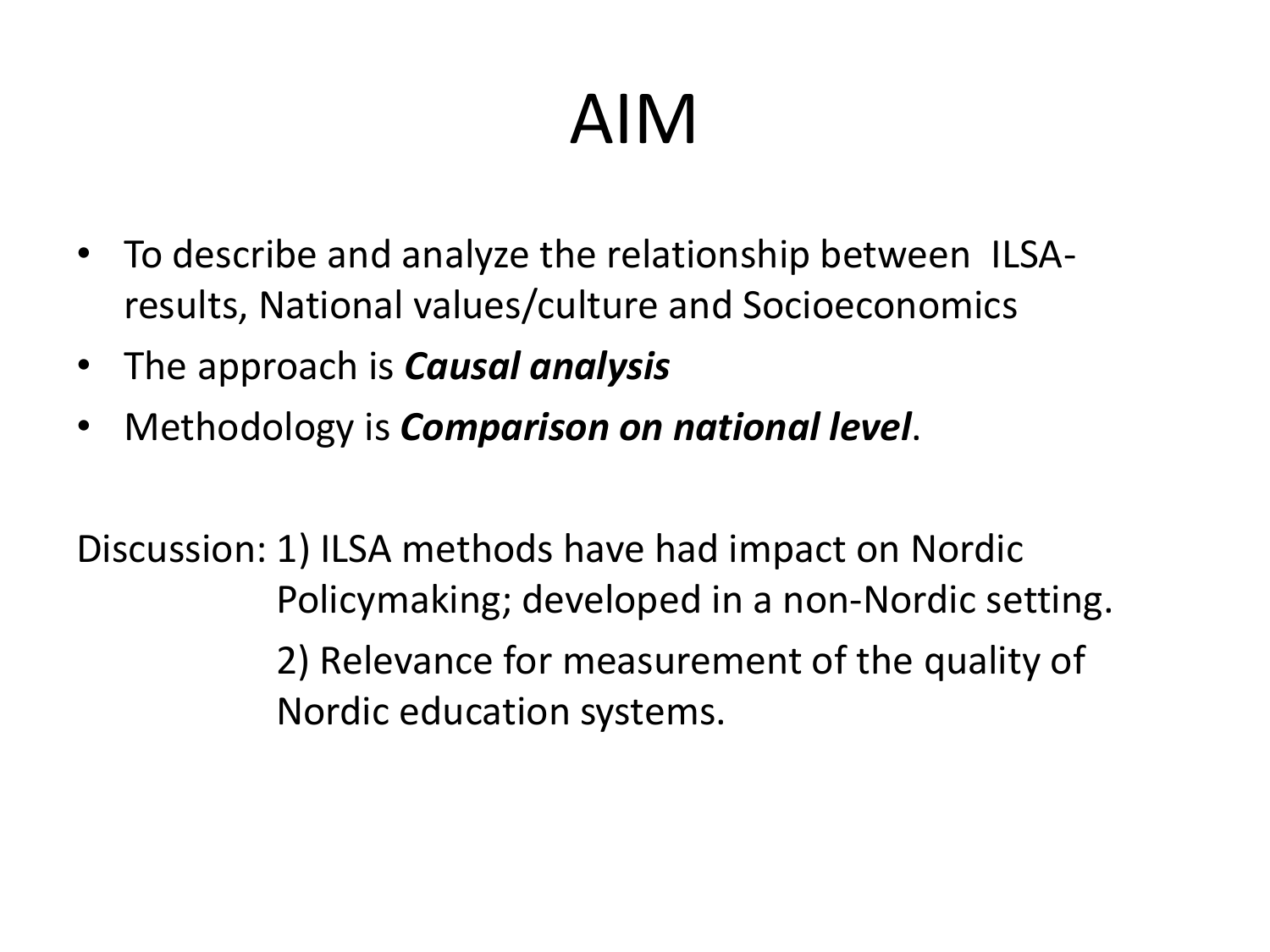### Research Questions

What are the *Causal relations* between :

- 1. National Culture/Values and Economics?
- 2. National academic performance (PISA) and Economics?
- 3. National Culture/Values and academic performance (PISA)?
- Three clusters of countries: *Nordic*, *Confucian* and *English speaking*.
- The common perception vs. evidence.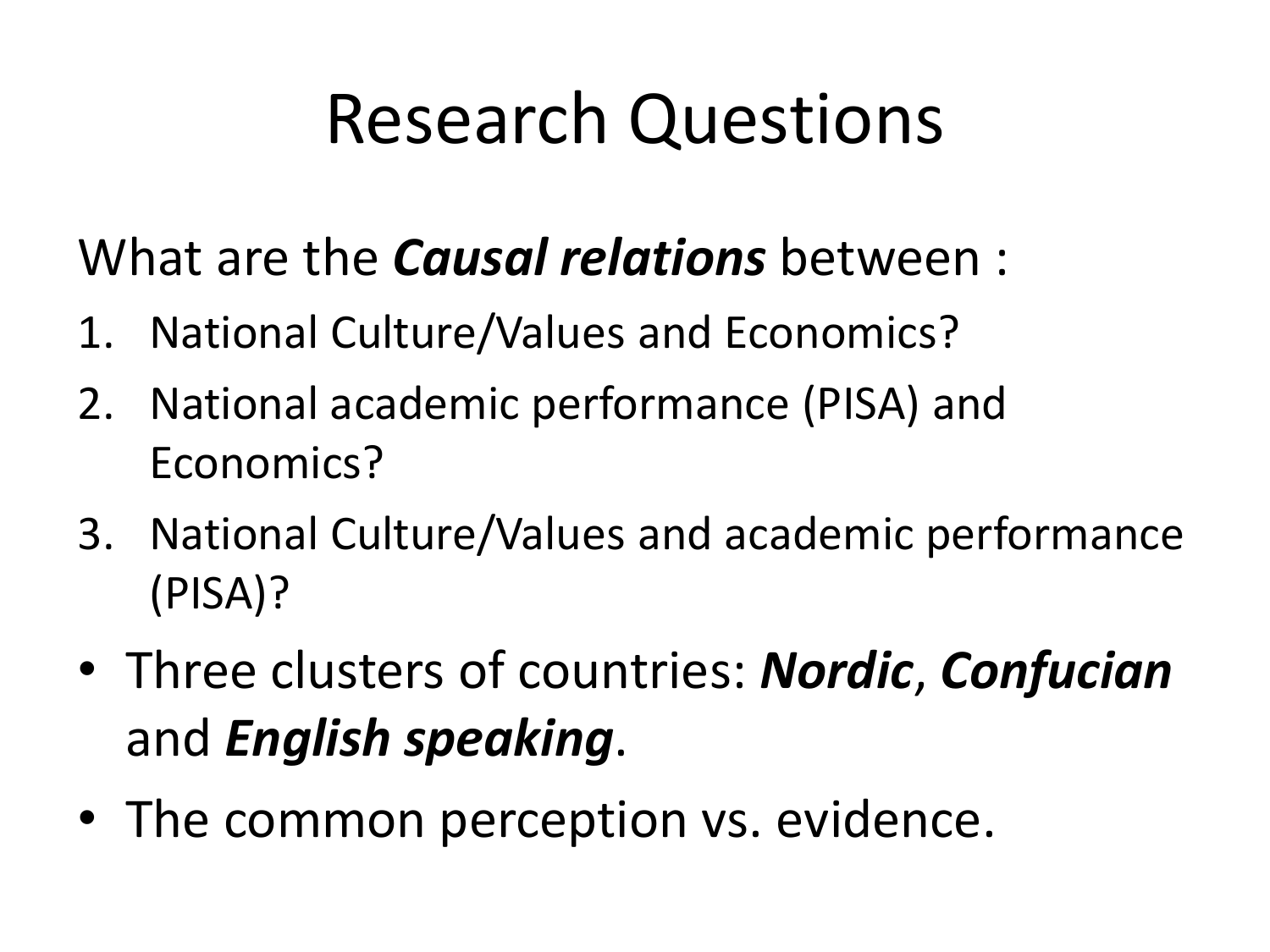### Definitions of concepts

- *Values* discovered thru surveys (representative, empirical)
- *Culture* collective values and believes in a country
- *Evidence* consist of three components
	- 1. Hypothesis, a convincing theoretical explanation/mechanism
	- 2. Statistical correlation
	- 3. Analysis of competing explanations.
- *Test, Measurement, Learning Psychometric approach*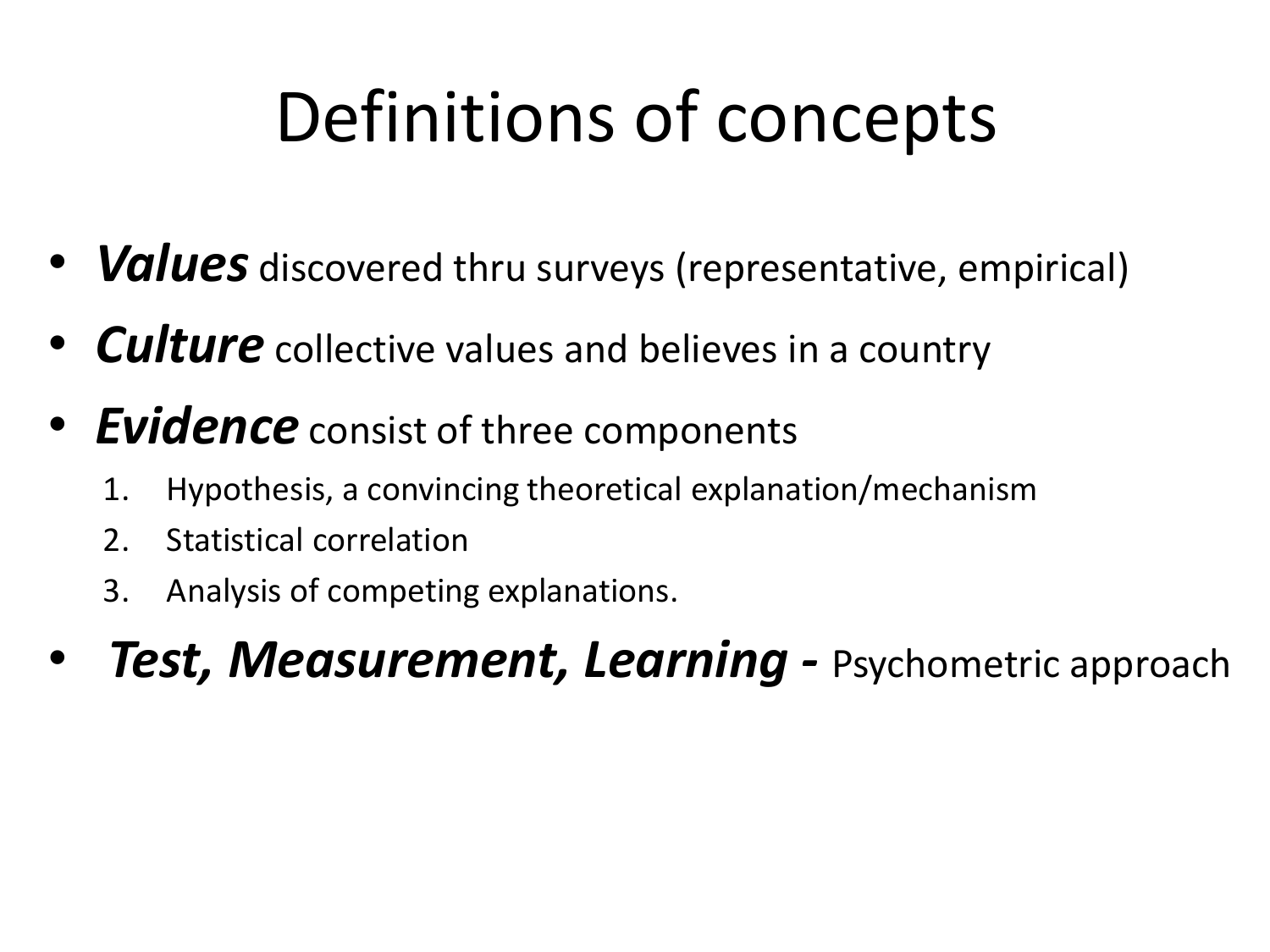### Approach

#### *Causal analysis*  $\rightarrow$  two step process:

- 1. Data  $\rightarrow$  Information (Objective)
- 2. Hypothesis  $\rightarrow$  Interpretation (Subjective)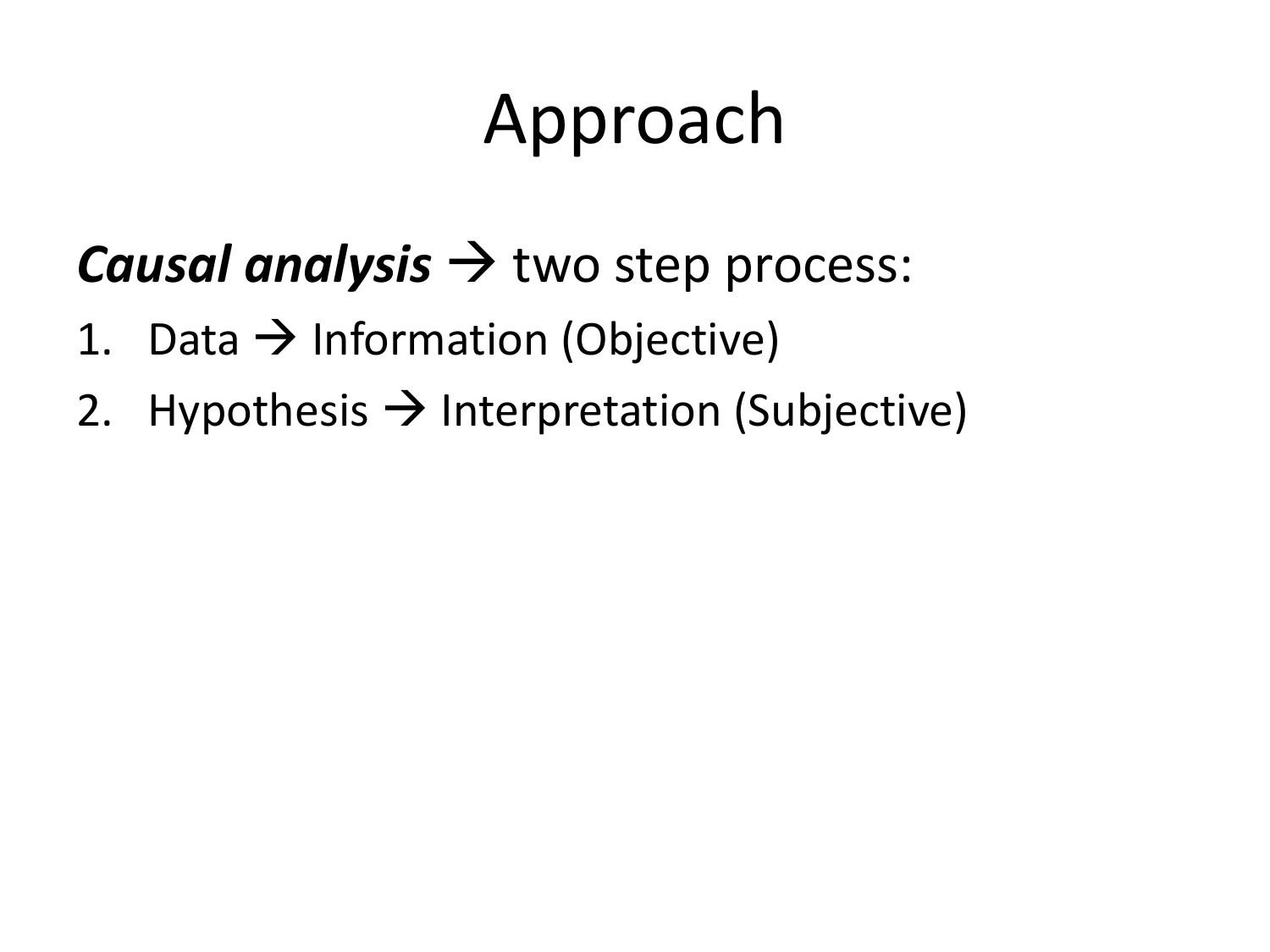### Values and Culture

#### World Value Surveys (an Cross-cultural value study) *(Ron Inglehart 1997)*

Surveys:

- 300-400 questions
- 30-70 countries
- +1.000 persons per country
- New survey every five years

Factor analysis  $\rightarrow$  2 scales, explain 70% variation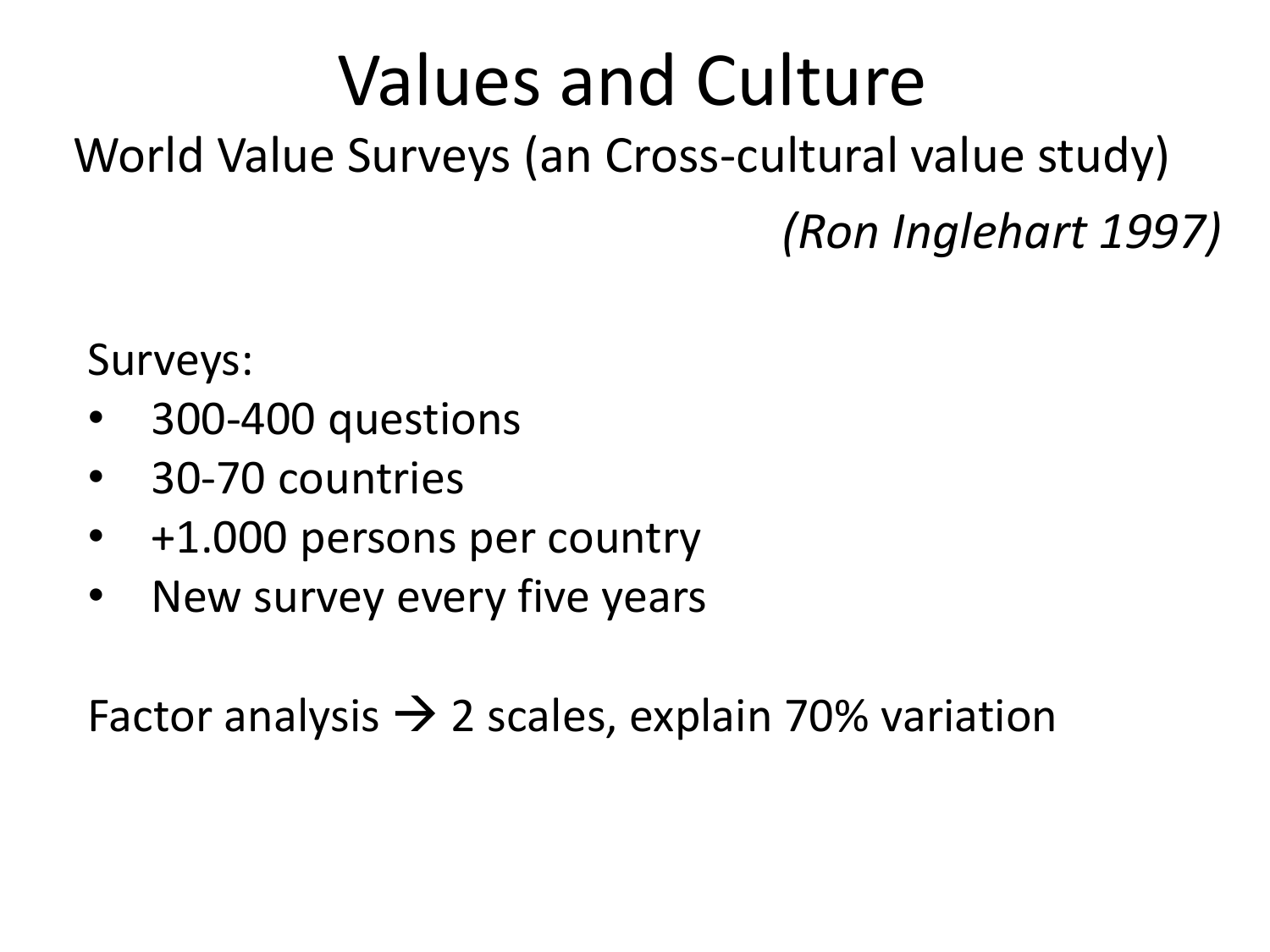### Ingleharts 2 scales



Vertical:  $Traditional \rightarrow$ Secular-rational values Horizontal: Survival $\rightarrow$ Self-expression values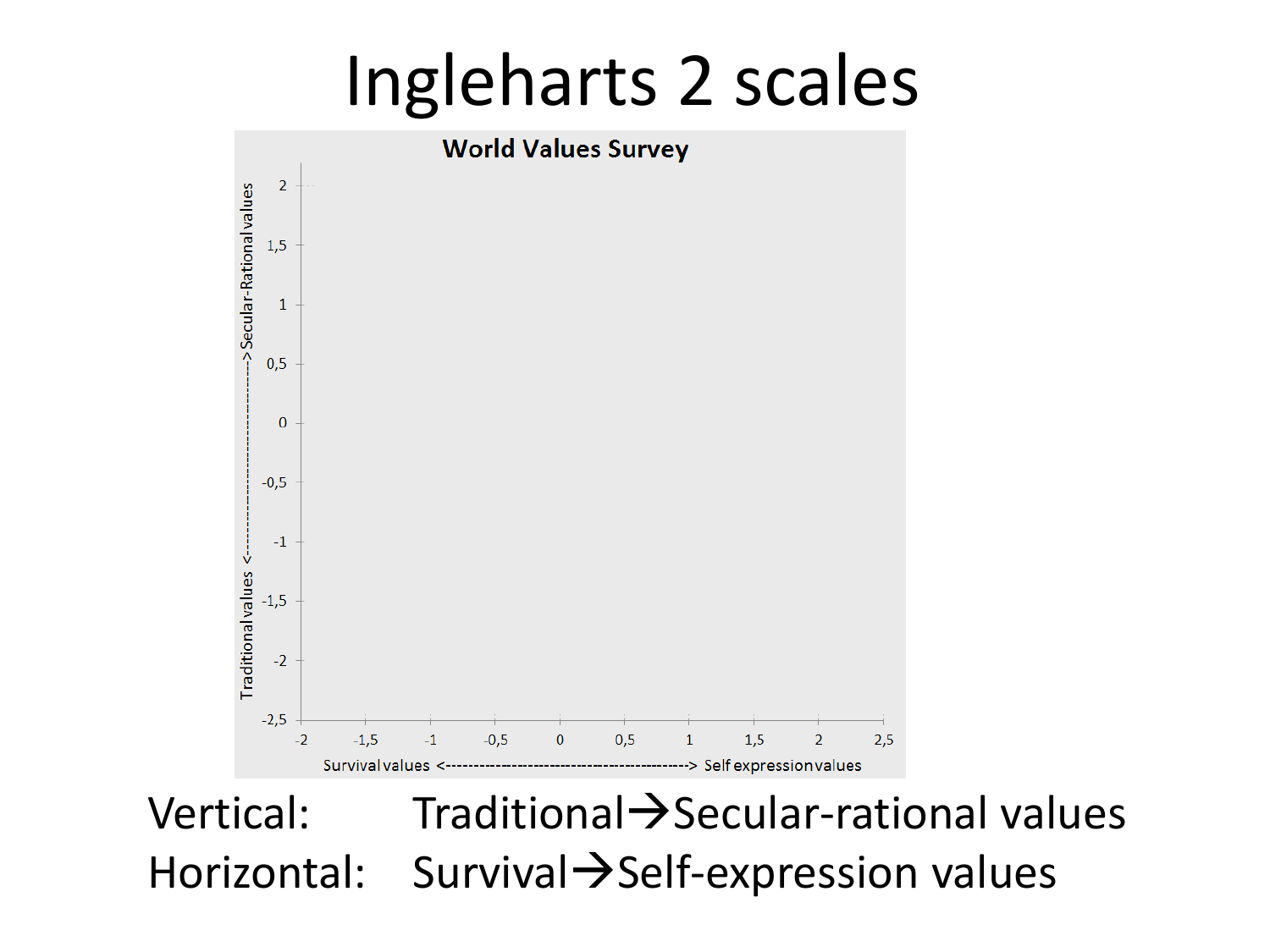### Example : What should children learn?

Which qualities, if any, do you consider to be especially important that children are encouraged to learn at home (max 5)

|                                                 | <b>Denmark</b> | <b>US</b> | <b>Korea</b> |
|-------------------------------------------------|----------------|-----------|--------------|
| <b>INDEPENDENCE</b>                             | 81%            | 61%       | 77%          |
| <b>HARD WORK</b>                                | <b>2%</b>      | 61%       | 72%          |
| <b>FEELING OF RESPONSIBILITY</b>                | 81%            | 72%       | 92%          |
| <b>IMAGINATION</b>                              | 37%            | 30%       | 33%          |
| <b>TOLERANCE &amp; RESPECT FOR OTHER PEOPLE</b> | 87%            | 79%       | 65%          |
| THRIFT SAVING MONEY AND THINGS                  | 10%            | 23%       | 68%          |
| DETERMINATION & PERSEVERANCE                    | 32%            | 45%       | 42%          |
| <b>RELIGIOUS FAITH</b>                          | 8%             | 52%       | 21%          |
| <b>UNSELFISHNESS</b>                            | 56%            | 39%       | 15%          |
| <b>OBEDIENCE</b>                                | 14%            | 32%       | 13%          |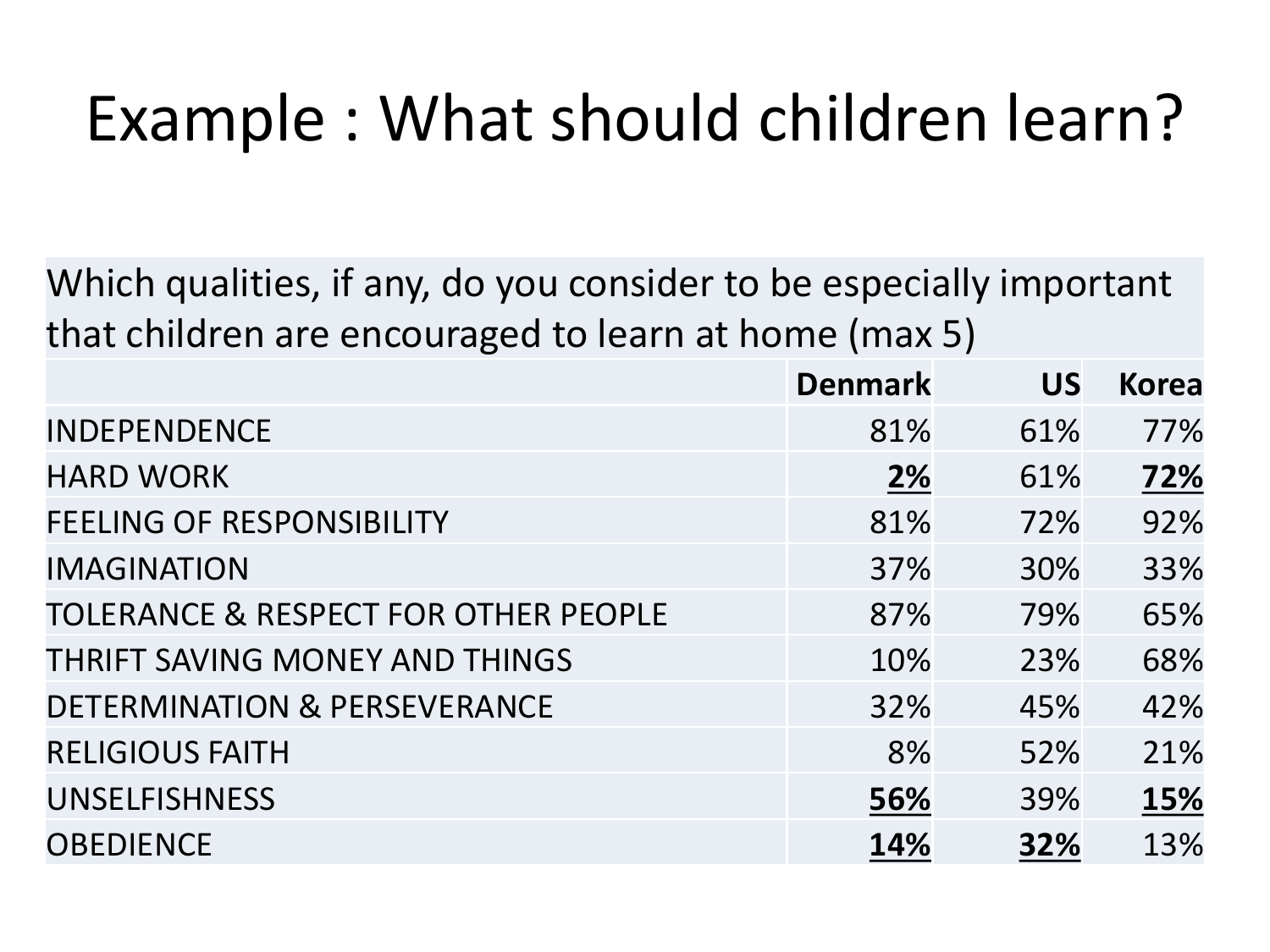

Source: Inglehart 1997 & Data from http://www.worldvaluessurvey.org (the latest data, wave 4 or 5)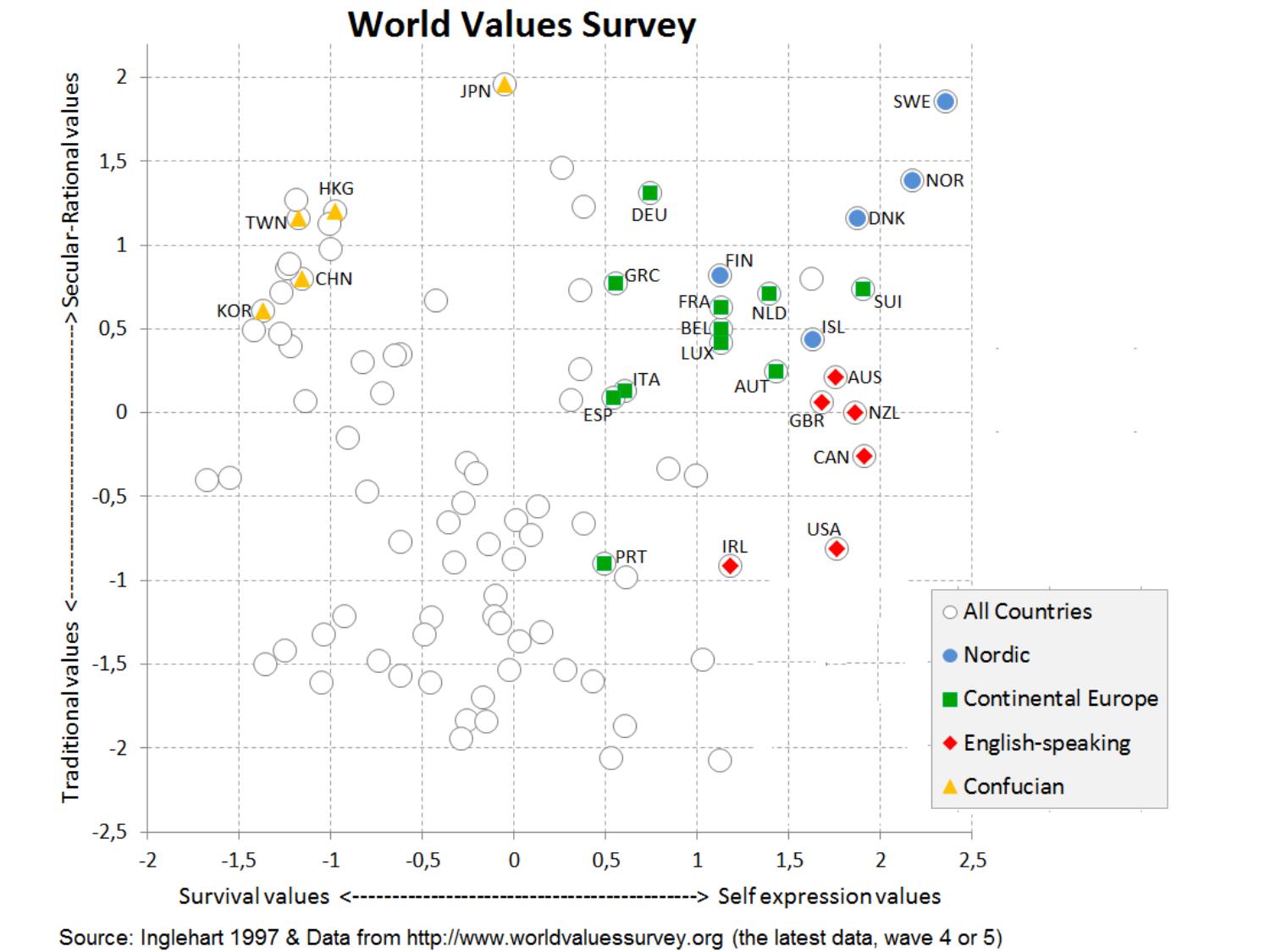### Economy & Culture

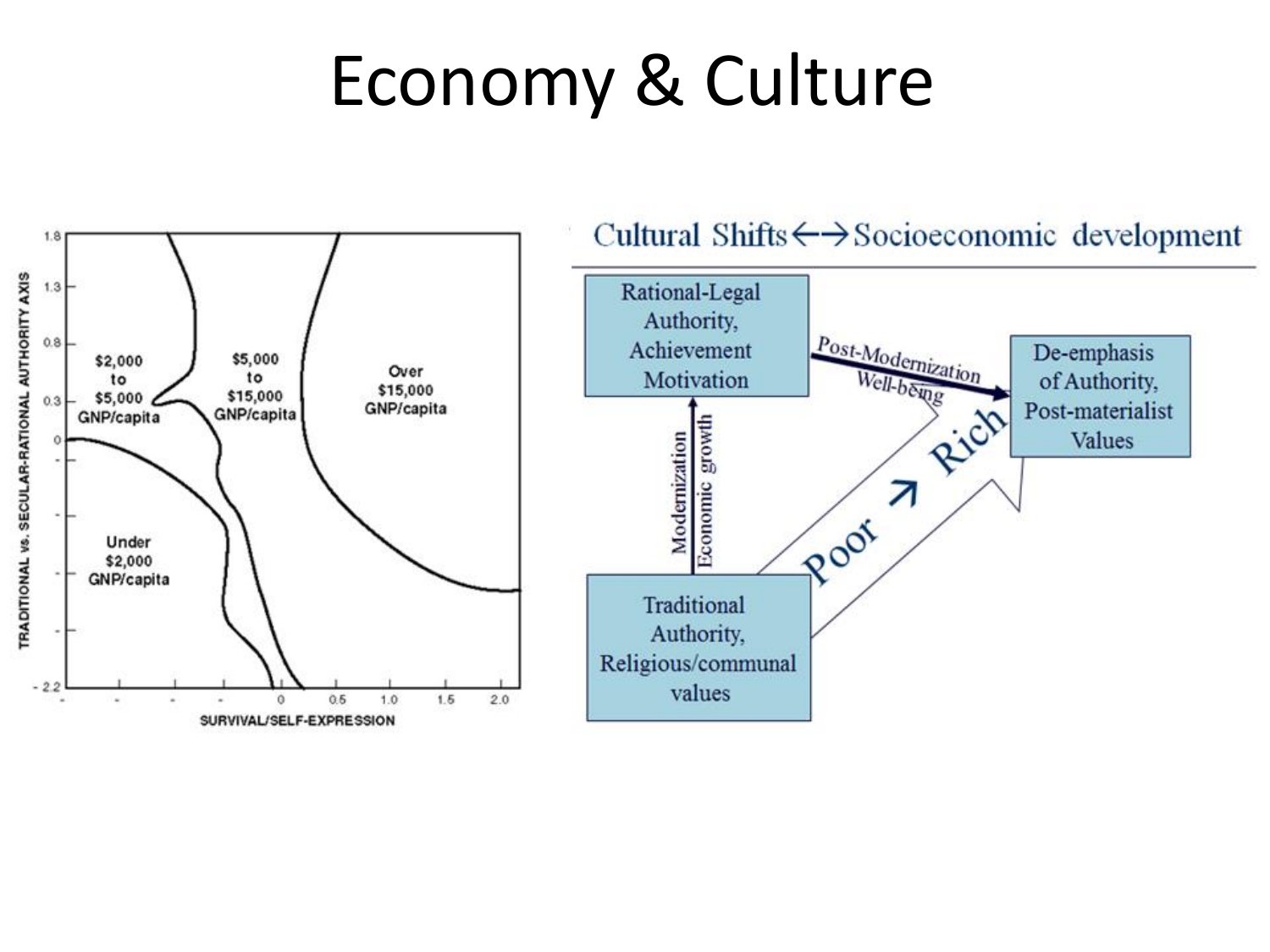

PISA-scores in 2009 (reading)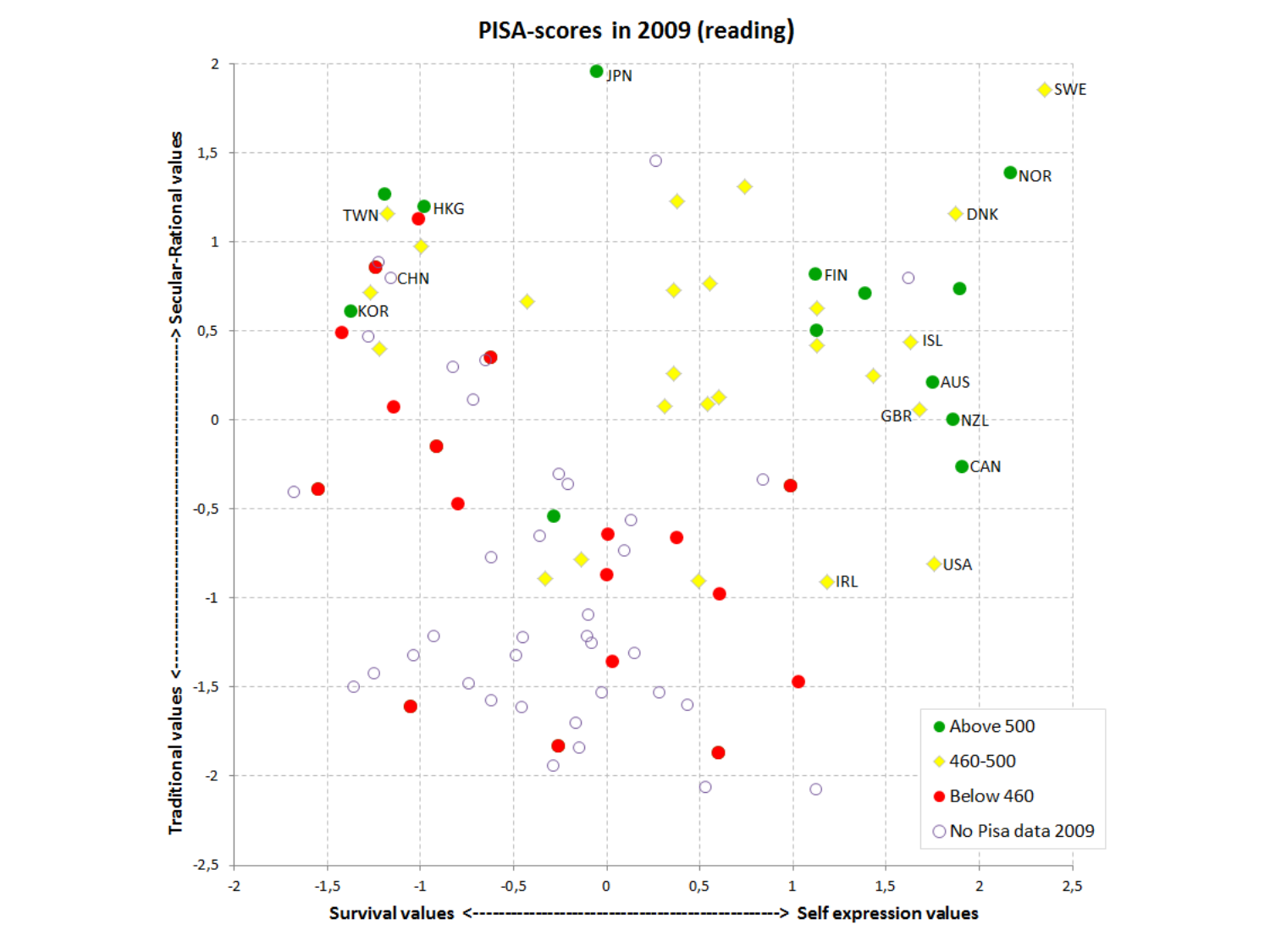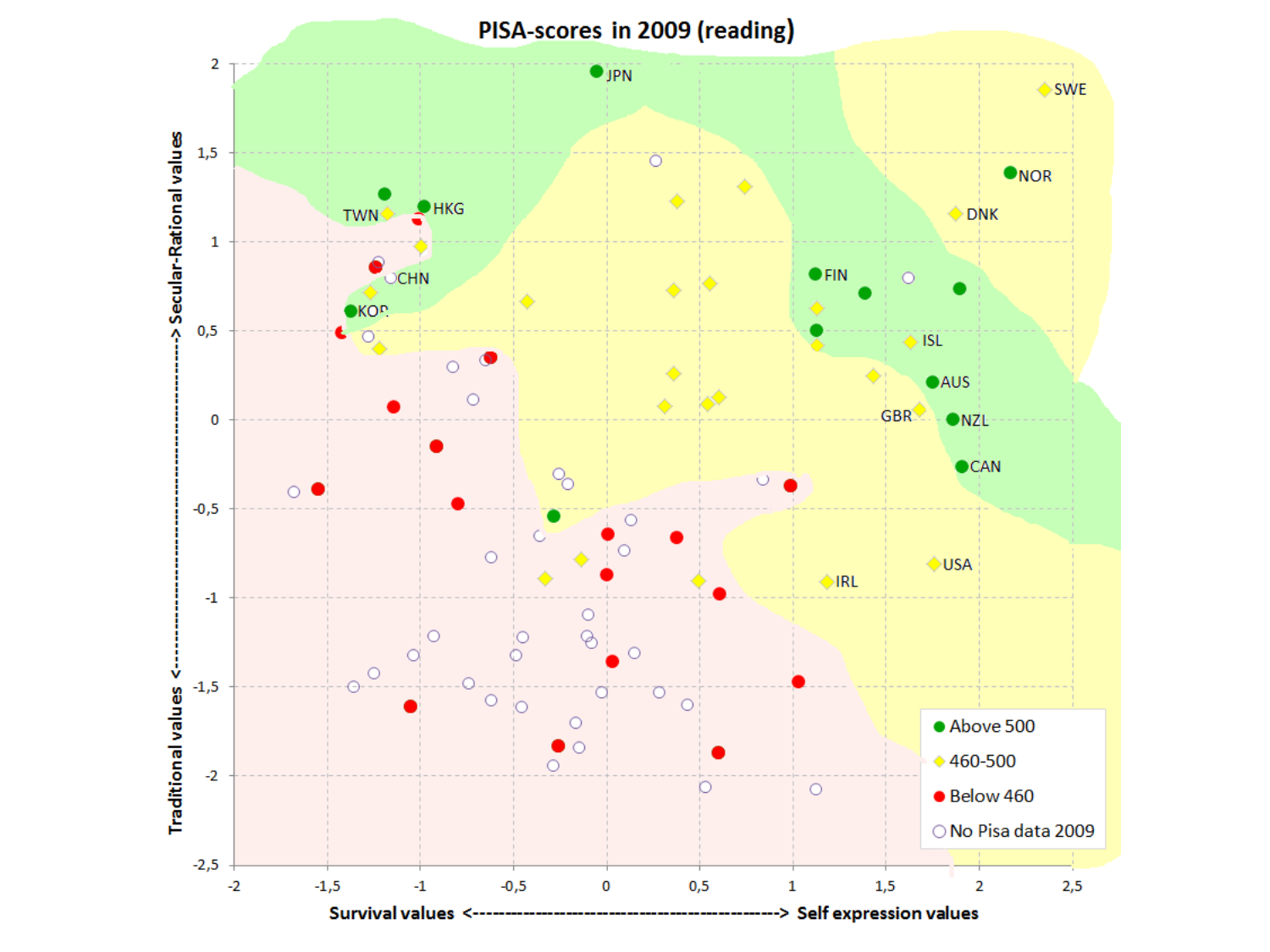# **Students' values**

**- challenges of the teachers**

| Secular-<br>rational | <b>Confucian</b><br>hard work, thrift<br>imagination, | <b>Nordic</b><br>imagination, tolerance<br>Independence |
|----------------------|-------------------------------------------------------|---------------------------------------------------------|
| Tradi-               |                                                       | <b>Anglo-American</b>                                   |
| tional               |                                                       | Obedience, determination,                               |
|                      |                                                       | perseverance                                            |
|                      | <b>Survival</b>                                       | Self-expression                                         |